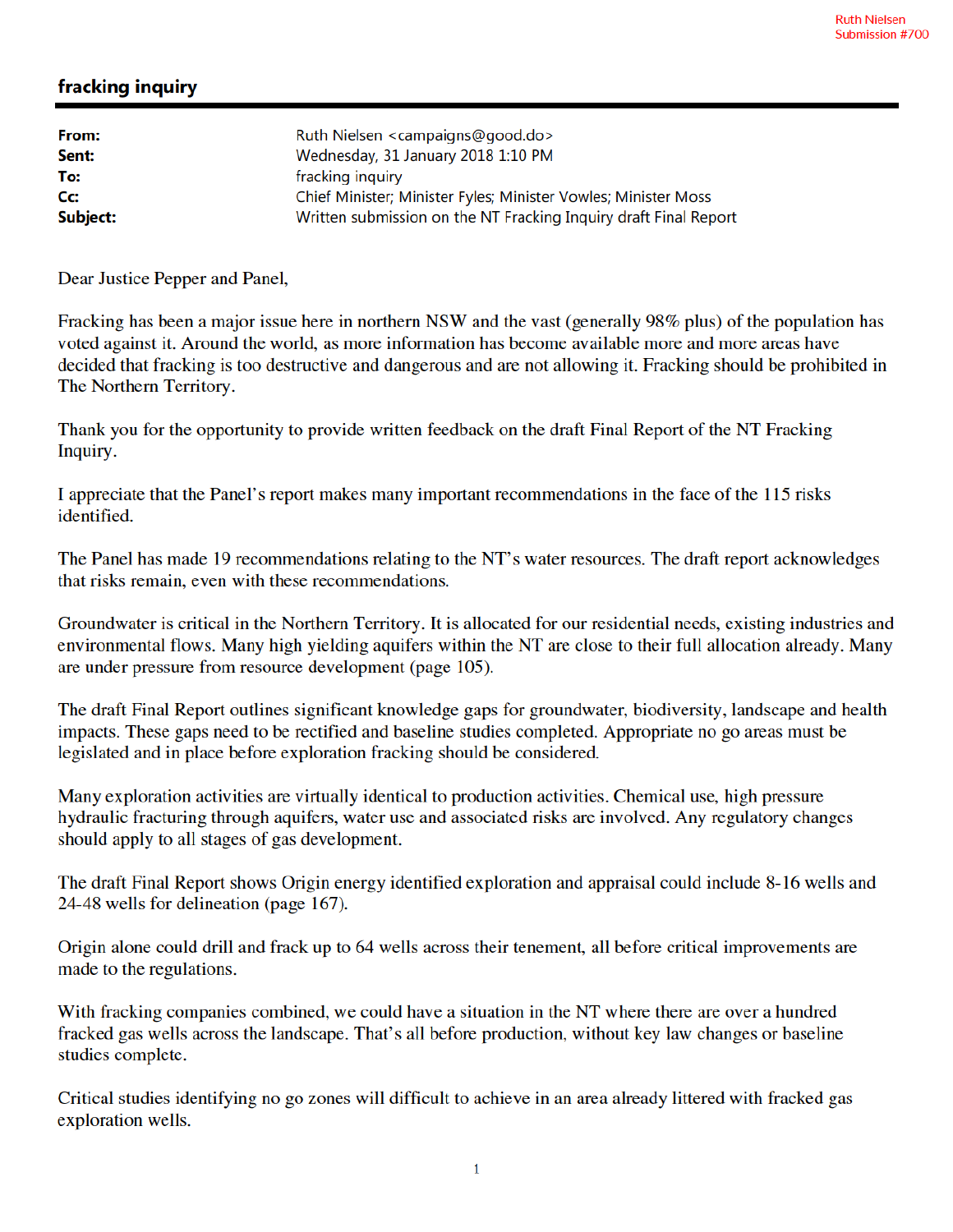I support the swath of new regulations and legislation required to try and protect landholders and water. However, that work needs to happen before the oil and gas industry is permitted to start fracking in the Northern Territory again.

The below critical recommendations must be improved and work completed BEFORE EXPLORATION fracking takes place.

Recommendation 5.1 (Enforceable code of practice for abandonment of onshore gas wells)

Recommendation 5.6 (Wastewater management framework)

Recommendation 7.1 (Water Act amended for shale extraction licence and payment for water)

Recommendation 7.4 (Strategic regional environmental and baseline assessment (SREBA), including a regional groundwater model, be developed and undertaken)

Recommendation 8.4 (Fire management plan and 10 year baseline assessment)

Recommendation 9.2 (Code of practice be developed and implemented for monitoring, detection and reporting of methane emissions)

Recommendation 10.1 (Human Health Risk Assessment prepared and approved)

Recommendation 12.11 (Social impact management plan) This recommendation should also be extended to allow for the legal right to say 'no' to fracking.

Recommendation 14.1 (Design and implement a full cost recovery system for fracking regulation)

Recommendation 14.16 (Legislation to regulate seismic surveys, drilling, hydraulic fracturing, and well abandonment)

Recommendation 14.18 (Fit and proper person test)

Recommendation 15.1 (Strategic regional environmental and baseline assessment (SREBA) undertaken and no go zones implemented)

In the NT there is a saying, "Once you frack you can't go back." Exploration fracking is no different. The studies, legal improvements and no-go zones suggested by the panel are critical. They must be actioned before any further fracking exploration.

Let's not wait until the production phase to put in place critical new regulations and laws. We must avoid delays to the protection of the Northern Territory's water, landscapes and people.

Thank you for considering my feedback on this critical matter for the future of the Northern Territory.

Yours sincerely, Ruth Nielsen Barkers Vale, New South Wales, 2474, Australia

This email was sent by Ruth Nielsen via Do Gooder, a website that allows<br>people to contact you regarding issues they consider important. In accordance with web protocol FC 3834 we have set the FROM field of this email to our generic no-reply address at campaigns@good.do, however Ruth provided an email address which we included in the REPLY-TO field.